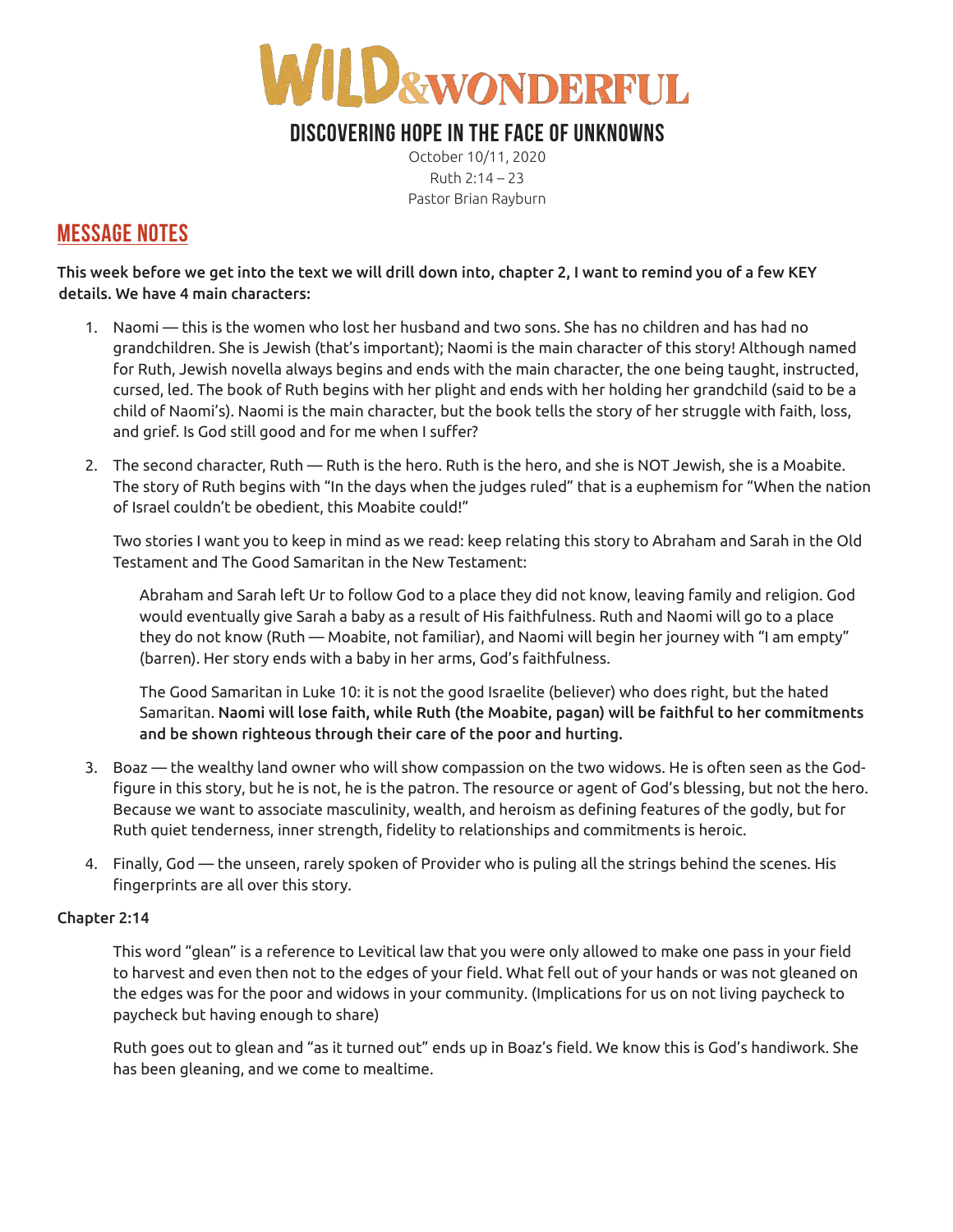#### Two things to notice:



- 1. Notice Ruth is called over by Baoz, but she sits closer to him but still with the workers.
- 2. Boaz the word for offered is "heaped." Take note that again and again Boaz is more kind than is demanded of him. More kind than the law obligates him to be. Boaz is just a generous person, and we will discover that he has that reputation around town. Extravagence, not obligation is noteworthy.

#### Verses 15 – 18

Remember Boaz HAD to let her glean BUT he didn't have to let her gather this closely (as they bundle the grain). He again is going BEYOND what is required of him!

"Reprimand her" means to embarrass her. Don't embarrass people who are in need. The primary way we do this "trumpets our giving": "Did you notice how kind I am!?" "Did you notice I just gave this away!?" In our modern world we see Social Media influencers trumpet their giving or what is often called virtue signaling. Don't do this; you embarrass the people in need and show your real motivations for giving in the first place.

"About an A-pha" — This is a HUGE amount of barely! A testimony to Ruth's industriousness and Boaz's generosity. This would have weighed in excess of 40 lbs.! She is strong and clearly determined! This would be about two weeks' worth of wages in 1 day!

But lastly notice — everytime Ruth leaves an interaction with Boaz (here in chapter 2 and again in chapter 3) Ruth leaves with food to eat, and the first thing she does is go and share with Naomi! Selfless, ministryminded. Boaz is just the patron; RUTH is the hero. God has been good to me and provided for me, and I ALWAYS assume God's provision to me is intended to bless another!

#### Verses 19 – 23

Three things I want to point out in this last section:

- 1. Notice the question Naomi asked, and the answer Ruth gave:
	- a. Naomi asks a question of geography where in the world did you glean so successfully? But Ruth responds with an answer of affiliation, "with his workers." I am not the recipient of luck, God has made me one of his workers or clan.
		- 1 Generosity from others has a way of making us feel valued and love. When you give till "WOW!" the recipients feel like the kind of people that can be loved this way, that deserve it! And we all deserve to feel loved by the community of God!
- 2. Verse 20: "He is one of our guardian or kinsman redeemers." This is one of the most important words in the entire book. A kinsman-redeemer was a lawful affiliation between clan members. Not precisely blood relative, but near relatives to whom both law and custom gave certain duties — Levitical marriage or purchasing back land a relative had to sell for financial reasons or purchasing a family member who was sold into slavery because of debt. Naomi mentions for the first time his existence (shows the dark hole grief has put her in!), but again Ruth dodges the implication. Naomi, I'm not looking for an arrangement, "he said stay with my workers till the end of harvest" = I have a job and food for us for a few months!
	- a. Character isn't looking for quick fixes or easy outs. No character makes and lives with hard decisions. Psalm 15:4 – Whose walk is blameless? The one who keeps an oath even when it hurts!

#### Three Ways Ruth's Story Reminds us to live our story:

- 1. We need to start telling stories of being wrong!
- 2. We need to start living stories of inconvenient faithfulness. Character does more good than wealth ever can!
- 3. We need to start living lives characterized by giving more than is owed! Living out a generous lifestyle is a matter of intention and determination.